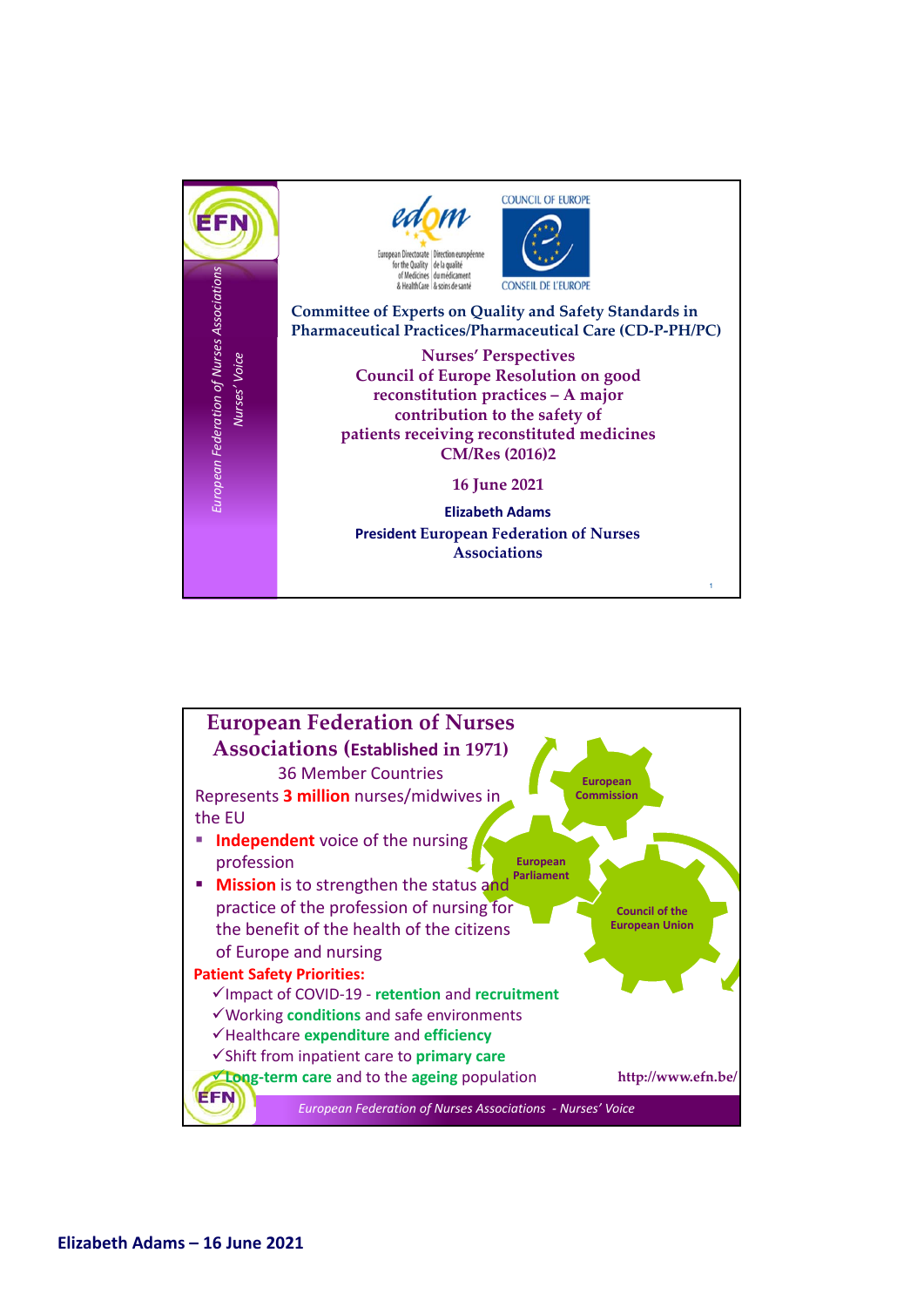

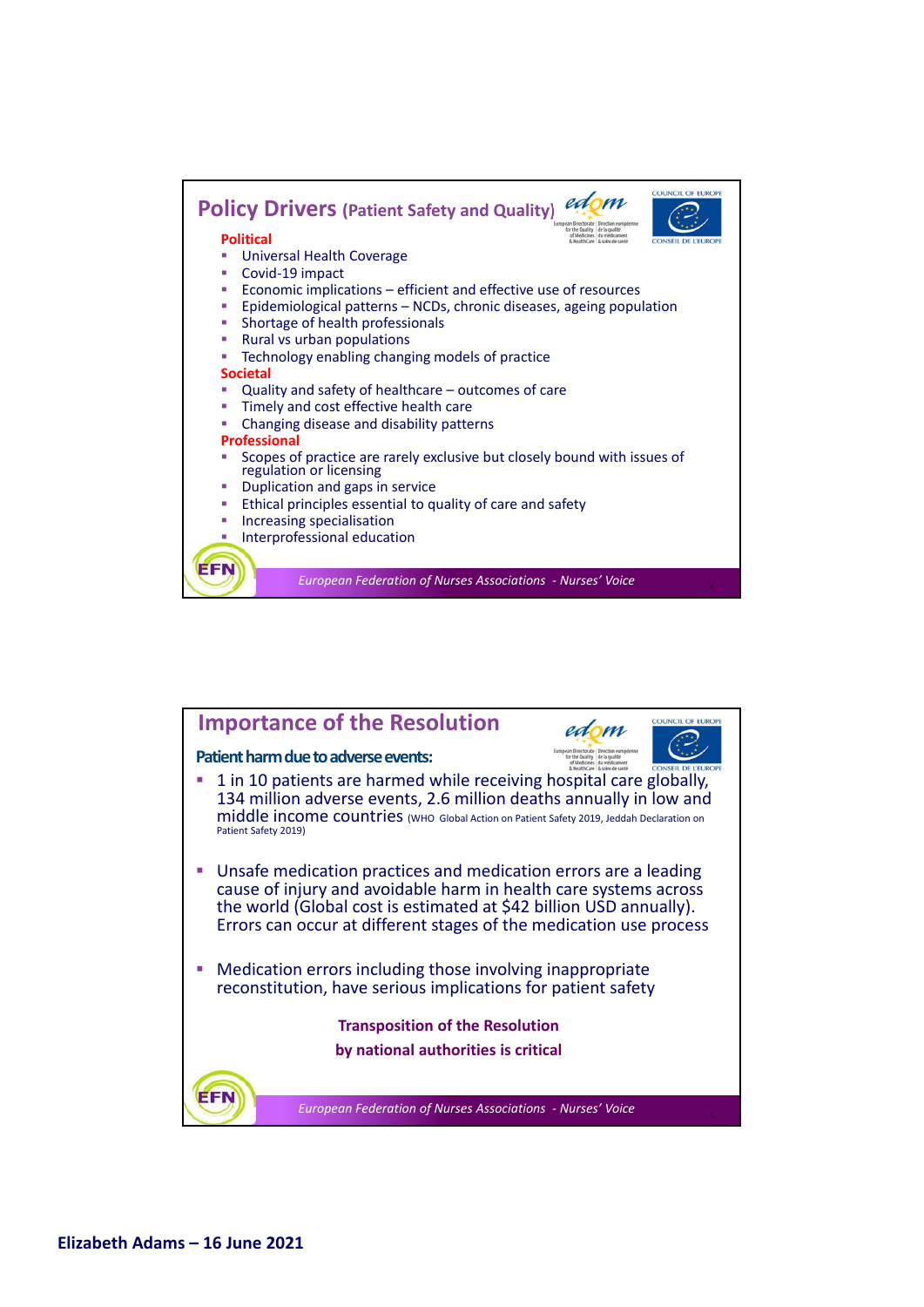

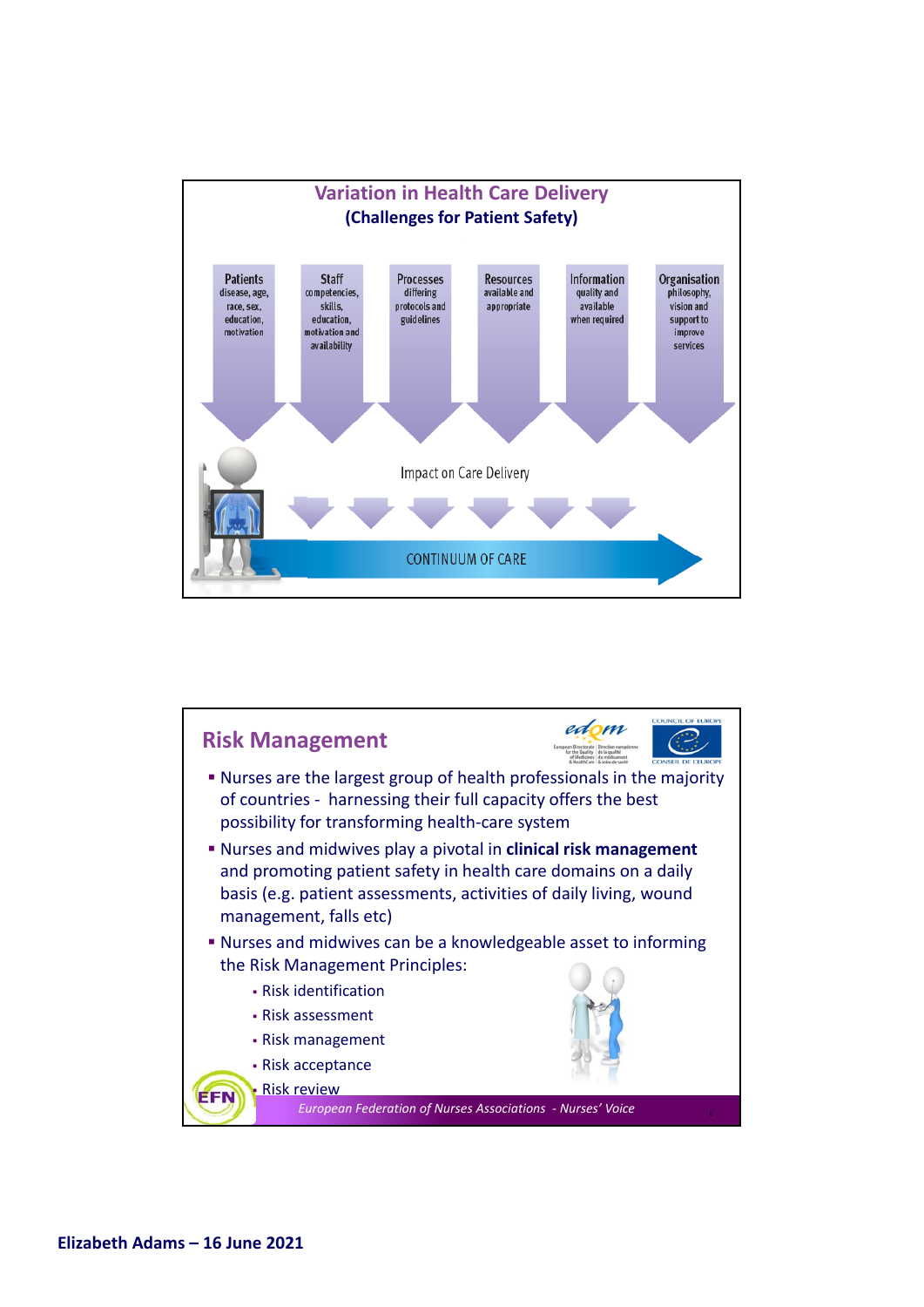

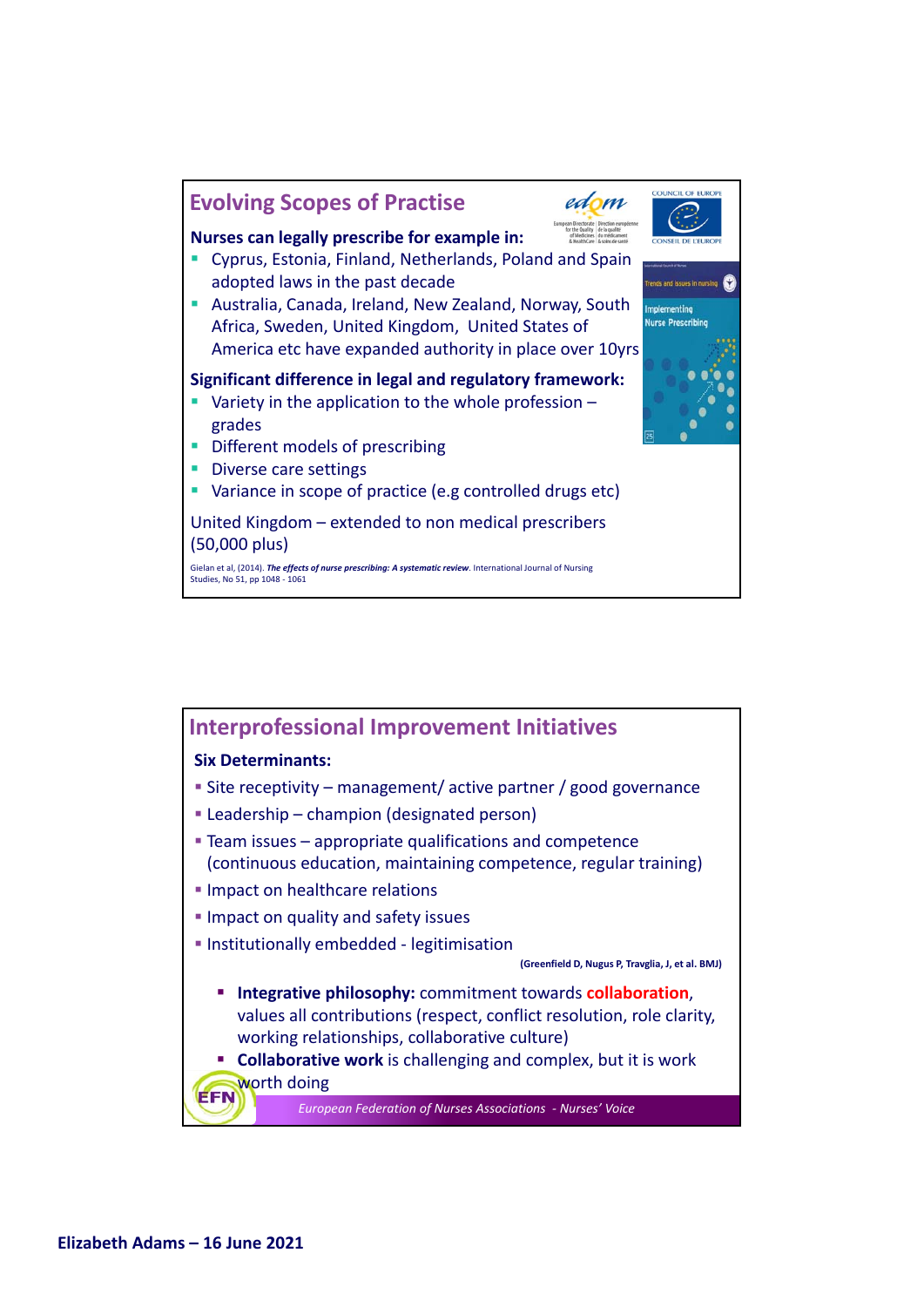## edom **Directive 2013/55/EU in a nutshell**



9

Guidelines **Research** 

Readhamn :

**Recognition of Professional Qualifications** aims to facilitate the free movement of EU citizens by making it easier for professionals qualified in one member state to practise their profession in another

**Key elements: sectoral professions, European Professional Card, Alert** mechanism, common training principles (minimum requirements, common frameworks, competencies), language requirements, partial access, mutual evaluation (compensatory measures: adaptation period aptitude test)

 **CPD**: Article 22 (b) Member States required to encourage CPD and support updating of knowledge, skills and competences in order to maintain a safe and effective practice and keep abreast of profession developments **StandardS** 



**Transposition by national authorities**